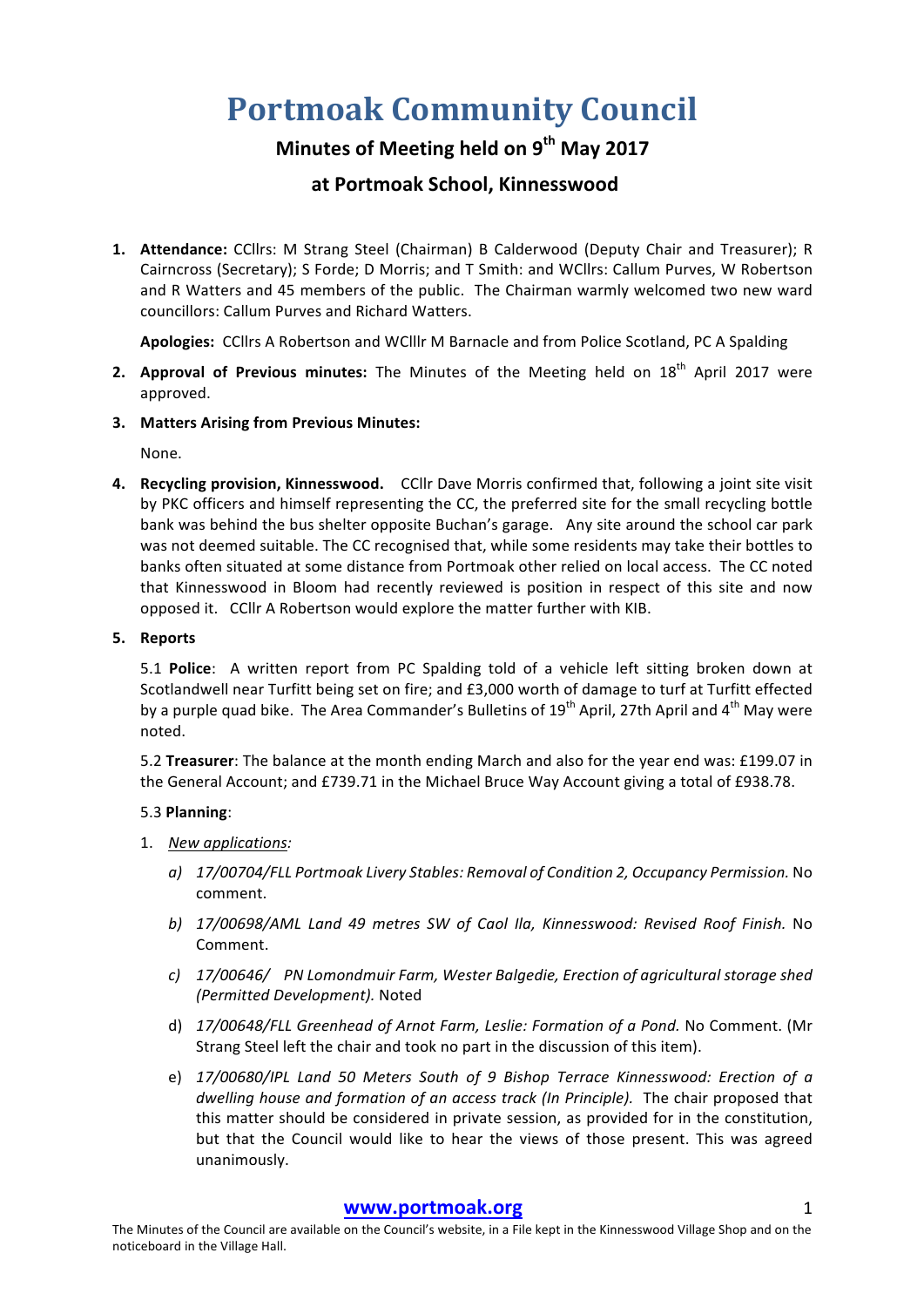The CC heard numerous comments from residents mainly from Bishop Terrace and Whitecraigs indicating that they objected to this application. Some maintained that they had been misled and that were the 2015 Ballot to be held now some of them would vote differently. The principal contention was that with consent for and completion of 9 houses in phase 2 of Whitecraigs, transfer of the entire 7.2 hectares field to the CC should have been effected without the need for a tenth house on a "retained plot." Amongst many concerns expressed by residents were that such a plot was an intrusion into the integrity of the field, was disproportionately large for a single house, was outside the village boundary in the current development plan, would interfere with hill views could compromise wild life and would impact on paths within the proposed development area.

Residents present strongly endorsed an outcome where the Field passed to the ownership of the CC.

In response to points made by members of the public WCllr Robertson made some concluding remarks:

- Stephens had tried previously, to secure planning permission for this house. They had been refused both by PKC and on appeal.
- Those who were unhappy with the proposal should lodge an objection.
- The current value of the land, without planning approval for a house, is very low as it is classified as uncultivated hill land of limited agricultural value.
- If planning approval for a house is refused Stephens may be prepared to transfer the whole field anyway, which would be a win/win situation

The Chairman explained that the CC had entered into a formal contract with A & J Stephen Ltd in September 2008. The contract stipulated that, were planning consent for ten houses to be granted, then the 7.2 hectare Field (less a retained plot adjacent to Bishop Terrace of 0.8 hectares) would transfer to CC ownership together with a £5,000 endowment and cover for legal fees. The developer maintained that it met the developer requirement of the 2004 Local Plan in respect of Whitecraigs phase 2. This stipulated "*development of community* use of adjacent land owned by the developer." A&J Stephen had built nine houses on Whitecraigs and now wanted to build a tenth on the retained plot. A ballot on the views of the community as to how the CC should react to this was held in May 2015. In that ballot the vast majority of the residents who had voted, had voted in support of the statement that the CC should "actively support the obtaining of planning permission *for* one house on the retained plot..." Subsequent meetings with A & J Stephen had awaited their decision to proceed with a planning application.

- *f*) Advance notice new path Heritage Trail to Loch Leven's Larder. The CC would write in support of this new path.
- 2. **Progress with Developments:** 
	- a) Westfield Restoration and Regeneration Project, Fife (16/03661/EIA). The CC had been notified by Axis (agents representing the Developer Hargreaves) who now wish directly to consult with the CC and to ensure that it is given a specific opportunity to express and discuss its views. In due course this would provide a supplement to their Pre-Application Consultation Report to Fife Council. The CC welcomes this approach and will explore with Axis its preference that such a meeting should be open to the public.
	- b) Former Lomond Inn: proposals for part demolition and erection of 5 dwelling houses *(16/03661/CON).* There was concern about the stability of the remaining shell of the old Inn. While the CC had been assured that the shell of the Inn was safe, further progress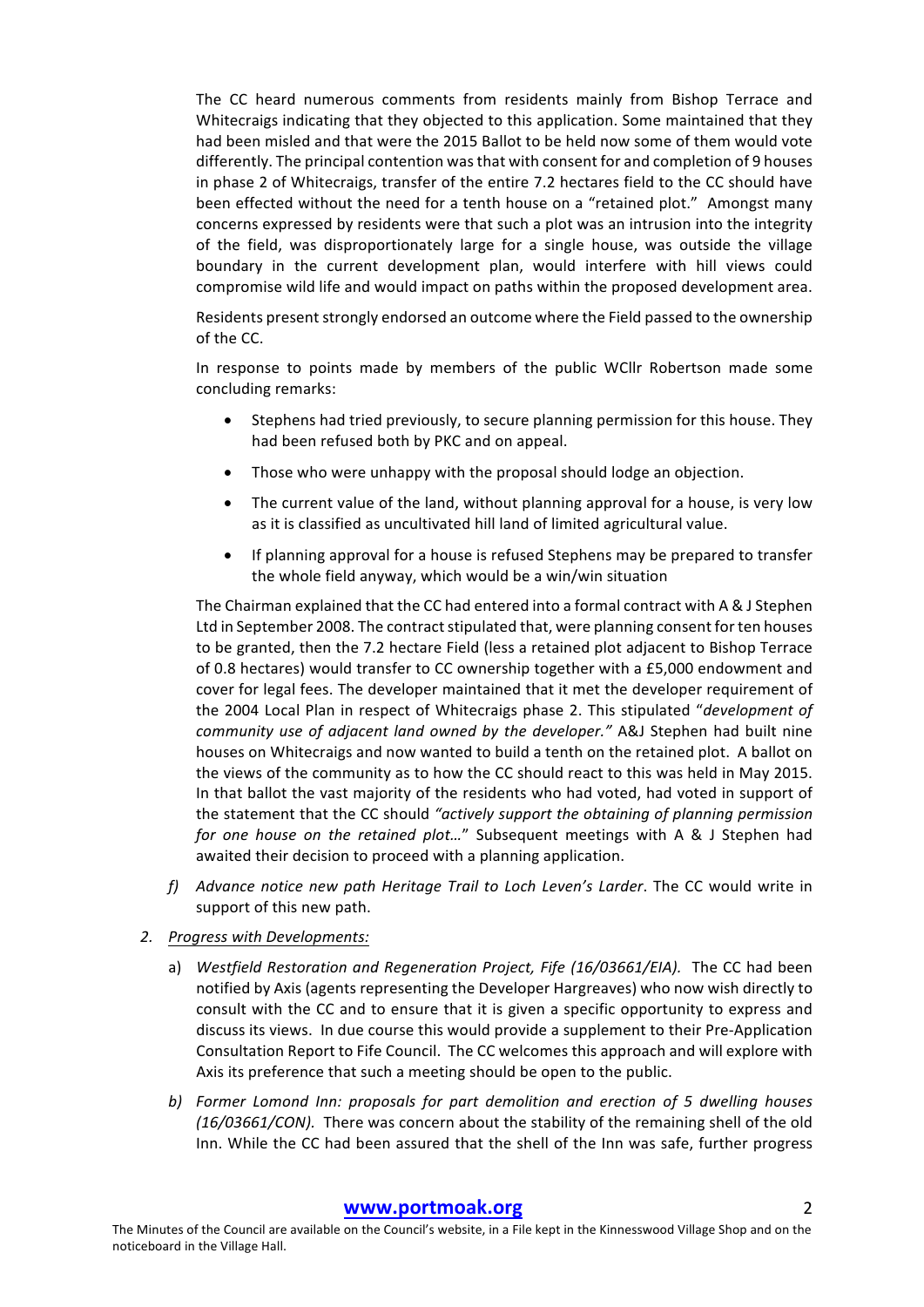would depend on whether the current planning consent to preserve the Inn would remain or whether a new application to replace it would be made.

c) *Development at Glenlomond* – *proposals to build 13 houses (16/00751/FLL*). Full planning consent had now been granted. Prior to any new building passing places on the road between Wester Balgedie and Glenlomond would be commissioned. Arrangements to complete final downtakings were in hand.

5.4 **Roads:** CCllr Bruce Calderwood reported that with the hiatus over the Council elections it had proved difficult to progress matters. He would now renew efforts. Baseline data for HGV movements along the B9097 were now being sought is relation to the Westfield Regeneration Project.

5.5 **Paths**: CCllr Tom Smith reported that with the better weather an active programme of path maiantence was under way. A contract to cut the Peat Loan had been secured.

- **6. PAK Ward Cllr Reports**: Ward Cllrs reported that it was early days and that they were currently following an induction programme. Around half the Council were now new members. Arrangements were underway to determine the composition of the new administration. It was hoped that the new Council would redress the balance of the previous Council which had appeared to be officer-led.
- **7.** Matters previously notified to the Secretary plus matters raised from the floor:
	- 7.1 *Portmoak Moss Road Access, Scotlandwell car park.* The CC had been awarded a grant of £1,500 from the Kinross Newsletter Fund to secure ownership of the car park on the access road to Portmoak Moss. The CC is grateful to the Fund for its support. Further funding is now being sought to enable refurbishment of the car park
	- 7.2 Lets Talk about Health and Care in PKC. This major reform to the provisions for health and social care is now underway. The views of the wider public are now sought with an opportunity to come to an open event: Kinross Day Centre Tuesday  $23^{rd}$  May 2pm to 4.pm.
	- 7.3 *Scale of Fees.* PKC had circulated a revised scale of fees for planning applications.
	- 7.4 *Potential for Cross Kinross-shire Survey*. The CC had received an invitation from the Vice Chair of Kinross Community Council to participate in a cross Kinross-shire survey. It will respond offering to participate.

#### **8. AOCB: None.**

**9. Date of next meeting:** The next meeting of Portmoak Community Council will be held at **7.00pm on Tuesday 13th June 2017** in Portmoak School Kinnesswood. The Chairman thanked everyone for their attendance and the Meeting closed at 8.55pm.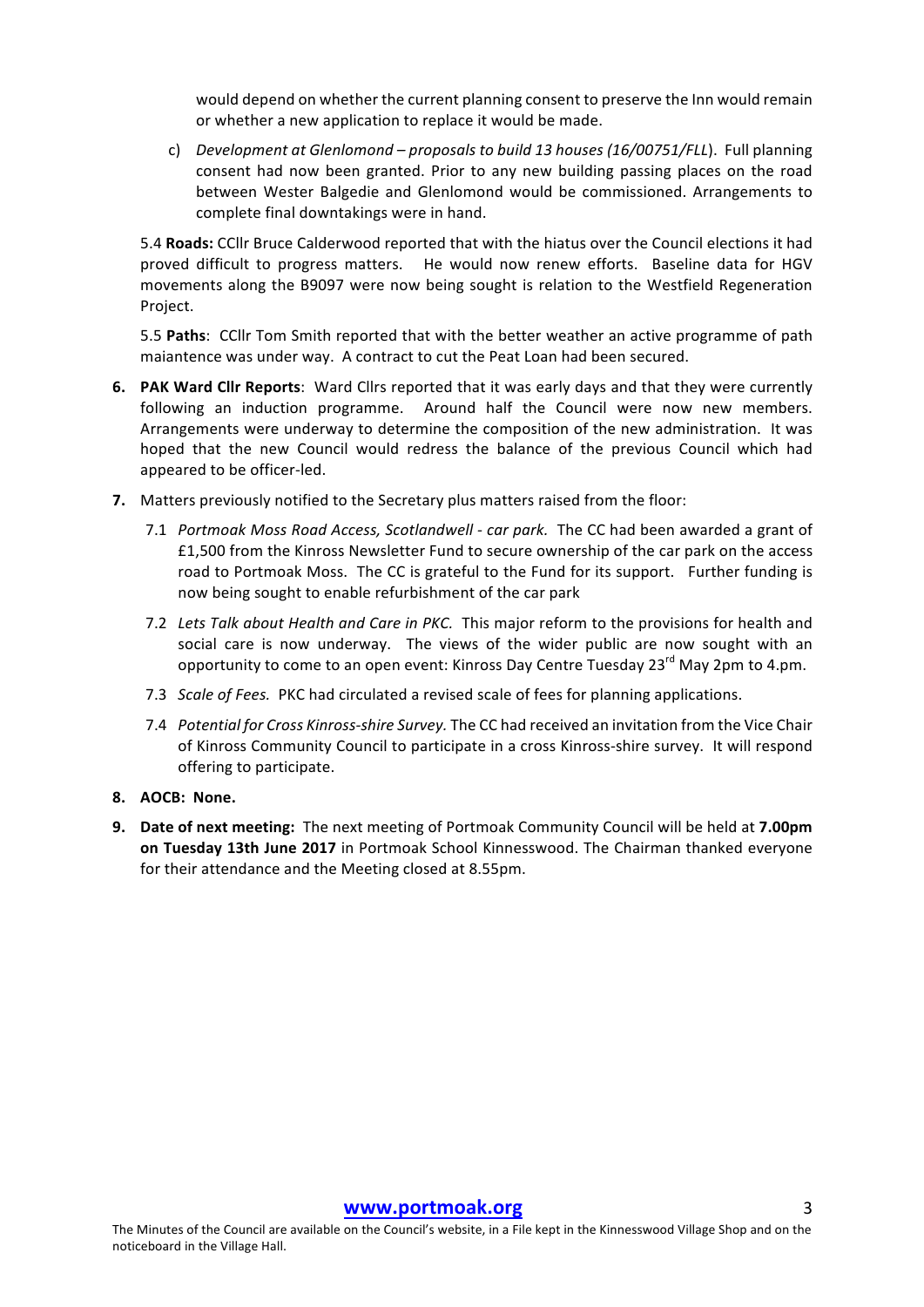# **Portmoak Community Council**

#### **Draft Minutes of AGM held on Tuesday 9<sup>th</sup> May 2017 at Portmoak Primary School**

**1. Attendance:** CCllrs: M Strang Steel (Chairman) B Calderwood (Deputy Chair and Treasurer); R Cairncross (Secretary); S Forde; D Morris; and T Smith: and WCllrs: Callum Purves, W Robertson and R Watters and 45 members of the public. The Chairman warmly welcomed two new ward councillors: Callum Purves and Richard Watters. 

#### **Apologies: CCllrs A Robertson and WClllr M Barnacle**

- **6. Approval of Previous minutes:** The Minutes of the Meeting held on 10<sup>th</sup> May 2016 were approved.
- **7. Matters Arising from Previous Minutes:**

None.

**8. Chairman's Annual Report. The CC received the Chairman's Report for 2017:**

Last year it was my happy duty to welcome among other new members of the CC, Chris Vlasto. Today it is my sad duty to report his death, leaving us with a vacancy. Chris contributed greatly during his short term of office, not only in council meetings and the correspondence which occurs between meetings, but also as an active member of the paths group. He will be a hard act to follow but if anyone thinks that they might be interested in taking his place on the Council, please let me know.

I should also pay tribute to the four ward councillors who have attended our meetings as ex officio members, albeit without a vote, over the last four years. My thanks are due to them for their wise counsel and active lobbying in PKC on our behalf. It is not their fault that their lobbying meets with mixed results; but I do hope that the new PKC councillors can collectively have some effect in changing the culture in PKC to recognise that it is there to serve the community and not to treat it as an interfering nuisance as quite often appears to be the case. I know that we have one new ward councillor, who I hope is with us this evening, but at the time of writing polling is still going on and there may be others new to the job. Whoever they are they are welcome and I hope they will enjoy the experience of being members of Portmoak Community Council.

The steady flow of consultation papers continued this year. There were eight in all, varying from proposals to install traffic lights in Kinnesswood and Scotlandwell (a dead duck in the light of the responses received) to the Scottish government's consultation on People Places and Planning. The latter will be important in the long term; its proposals if brought into effect will result in a lot more work for community councils in, for example, preparing community plans for integration into the local development plan. SSE's invitation to seek funding from their resilient communities fund has made us wonder if Portmoak is as resilient a community as it should be and investigate the desirability of having an emergency plan to cope with a major catastrophe. Edinburgh Airport consulted on new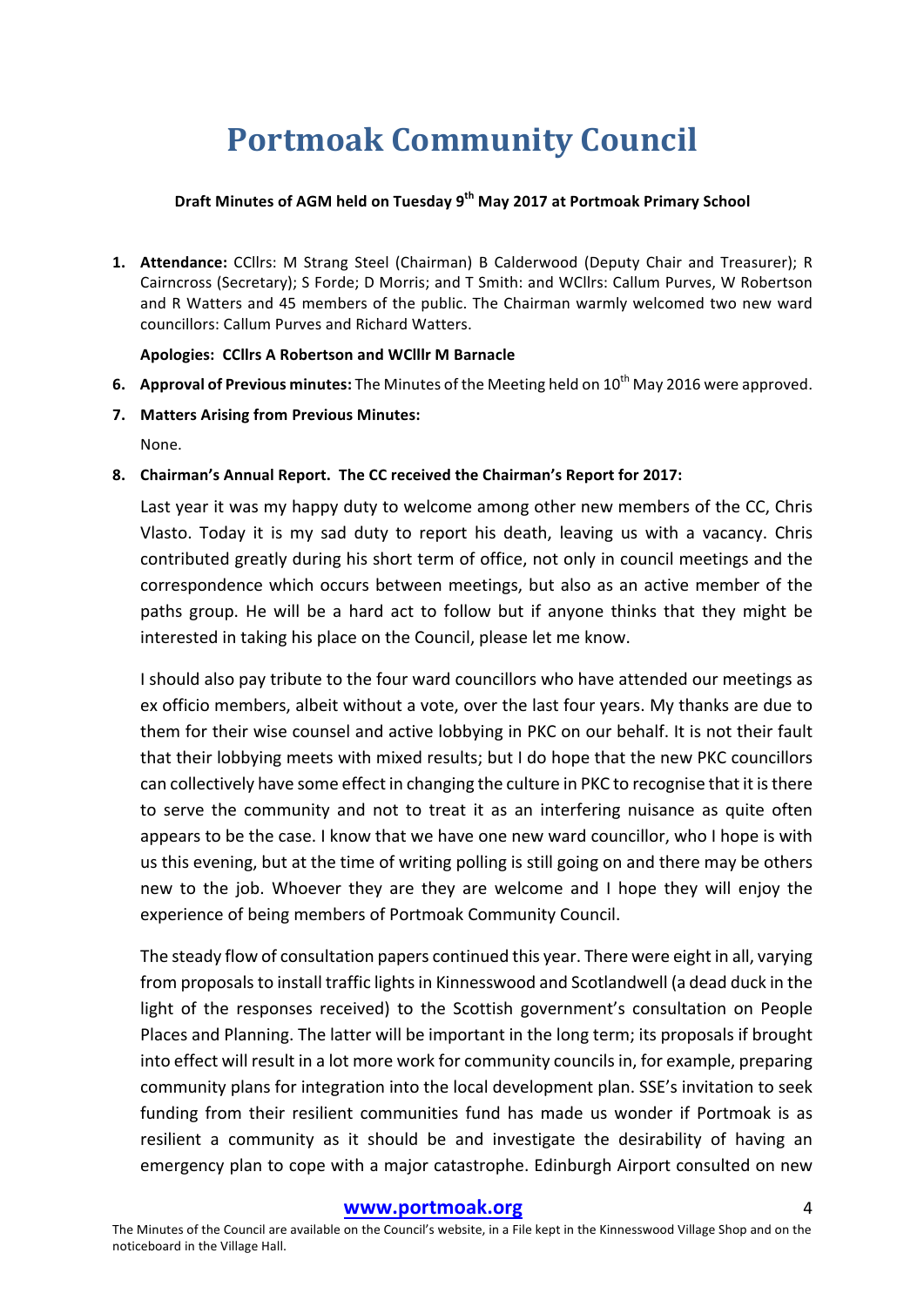approach routes for landing aircraft and you will be glad to know that their latest thinking is not to route them over us.

Not a consultation, but we were encouraged to use the experimental Place Standard tool to help us with assessing how well we meet our constituents' needs. Alison Robertson kindly undertook to take soundings from various organisations in the parish; some of you will have taken part. I think it was not a surprise that public transport and roads were the principal concerns and a copy of the result has been circulated widely in PKC. The Transport Department has recognised that there is an issue and have offered a meeting. My thanks to Alison for spending so much time on this and collating all the responses.

The heading of Roads covers a disparate selection of topics. Positive actions are the commencement of procedures for designating the Dryside road as a green route with 20mph limits in Wester Balgedie and past Glenlomond, and an Action Plan for the B9097, which includes the completion of the resurfacing. I regret to say that there has been less progress on other aspects. We are told that there is now to be an action plan for the A911. That may assist with 20MPH limits in Kinnesswood, Scotlandwell and Easter Balgedie which ran into a brick wall, but that may change with a new set of councillors; also with discouragement of through HGV traffic and with improving the route for pedestrians between Scotlandwell and the church. We look to the Ward Councillors to put their backs into these matters. They have all been the subject of a comprehensive letter to the roads department, which met with a pretty unsatisfactory response. Car parking in the two main villages is a matter of continuing concern, and especially that near the school during dropping off and pick up times.

We have tried to become involved with the management of Loch Leven in which we have a considerable interest, not just because of the Heritage Trail, but also because we have a better view of it than anywhere else, except for Kinross House! We met with the River Leven Trustees who control the sluices for the benefit of the three remaining businesses that use the water in the River Leven. The predominant one is the Cameron Bridge Distillery, which is a huge industrial complex. It is disappointing that the trustees have not taken up our invitation to make a presentation to us. Nor, so far, have we been invited to any of the consultations which they have with different groups from time to time. We have had a more positive meeting with Scottish National Heritage and anticipate being invited to join the leisure and recreation group with whom they consult. Their management plan for the next five years has just been released.

We are statutory consultees for all planning applications in the parish. We have considered forty in the year, up from 32 in the previous year. We objected to four. These applications cover twenty brand new houses, classed as 'windfall' by PKC and thus not taken into account in their forward planning. Two particular applications were undecided at this time last year, the Glenlomond hospital site, for which formal permission has just been issued, and the Lomond Inn. Permission for the redevelopment of this site is to be given but the formal documentation has not been completed. In the meantime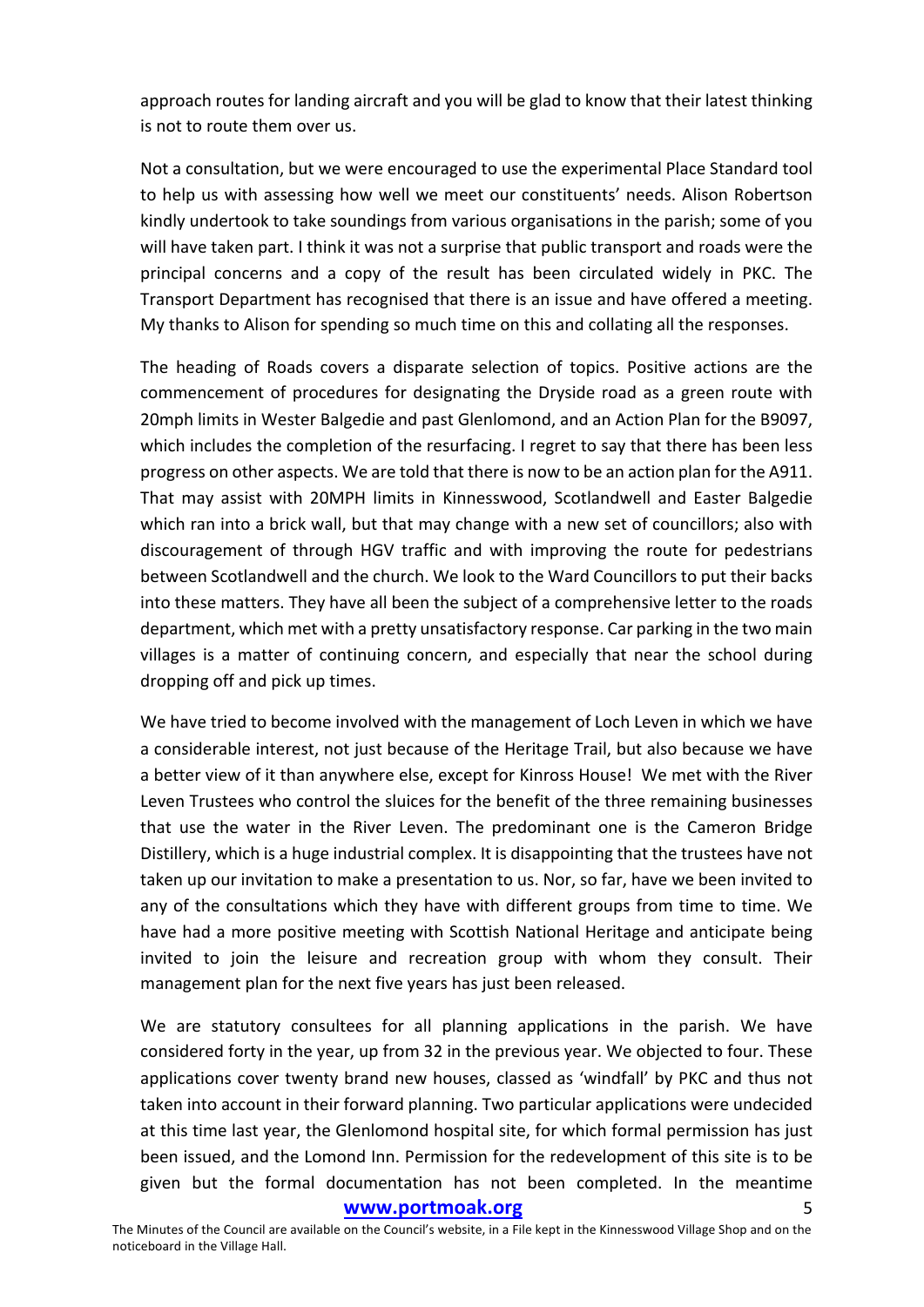demolitions have had permission and have gone ahead, but there is concern about the stability of the original Inn, which was to be preserved.

This year we have two major planning applications in neighbouring parishes which will affect us if the proposed developments go ahead. The first is for a major development including a recycling plant at Westfield. The road traffic in and out is to use the B9097 (which was constructed in its present form to serve Westfield when it was a coalmine) with a consequent vast increase in HGV traffic. We have objected and so to their credit have PKC. That is important because they can require the decision to be referred to Scottish Ministers. This is not a matter which will be decided quickly and may well still be running next vear. The other is a proposal for holiday chalets, visitor centre, recreational facilities, car park, café etc. between Burleigh Castle and the loch shore. This is at the preapplication stage, so it is difficult to ascertain exactly what is proposed. We should learn more at the next meeting when a representative of the applicants' agents come to talk to us.

Tom Smith has continued to lead the paths group. They have carried out further repair and improvement work on the Michael Bruce Way; this is likely to be a regular task. We had hoped that a route for a path from the Heritage Trail to Lochend via Levenmouth was agreed but we have recently learned that that is not the case, so we shall need to go back to the drawing board. We learnt recently of a proposed new path at Channel Farm, to create a circuit at Loch Leven's Larder from the Heritage Trail

Some of you will have been present at the Hustings we arranged to enable the public to question the candidates for the local authority election. It was ably chaired by Louise Batchelor, sound relayed by courtesy of David Batchelor, and I think both public and candidates found it a useful exercise. It is certainly worth repeating in four years' time.

The police have resumed attendance at our meetings, and their presence is welcomed. It is good that two PCs with local knowledge are now based in Kinross.

I must mention our dealings with A & J Stephen. They are not the best of correspondents but we did manage to have a meeting with them last September. There are three issues. First of all the state of the landscape areas in phase 1 of the Whitecraigs development. Stephens stated that they would be put into a condition in which PKC would take over the maintenance obligation, probably this spring subject to certain negotiations. That has not happened. It is regrettable, but understandable, that a certain amount of self-help has taken place. Next the path along the boundary with the golf course, which Stephens wish to transfer to the CC with Stephens Field. We advised them that we would not take it over until certain work had been done; there has been no action, other, again, than some selfhelp. Lastly Stephens Field. Stephen's interpretation of the contract we have with them is that it is conditional on their getting planning permission for ten houses; they have it for nine in phase three of Whitecraigs, and the tenth, they say, was to be a house on the site they wish to retain next to Bishop Terrace. They have now lodged a planning application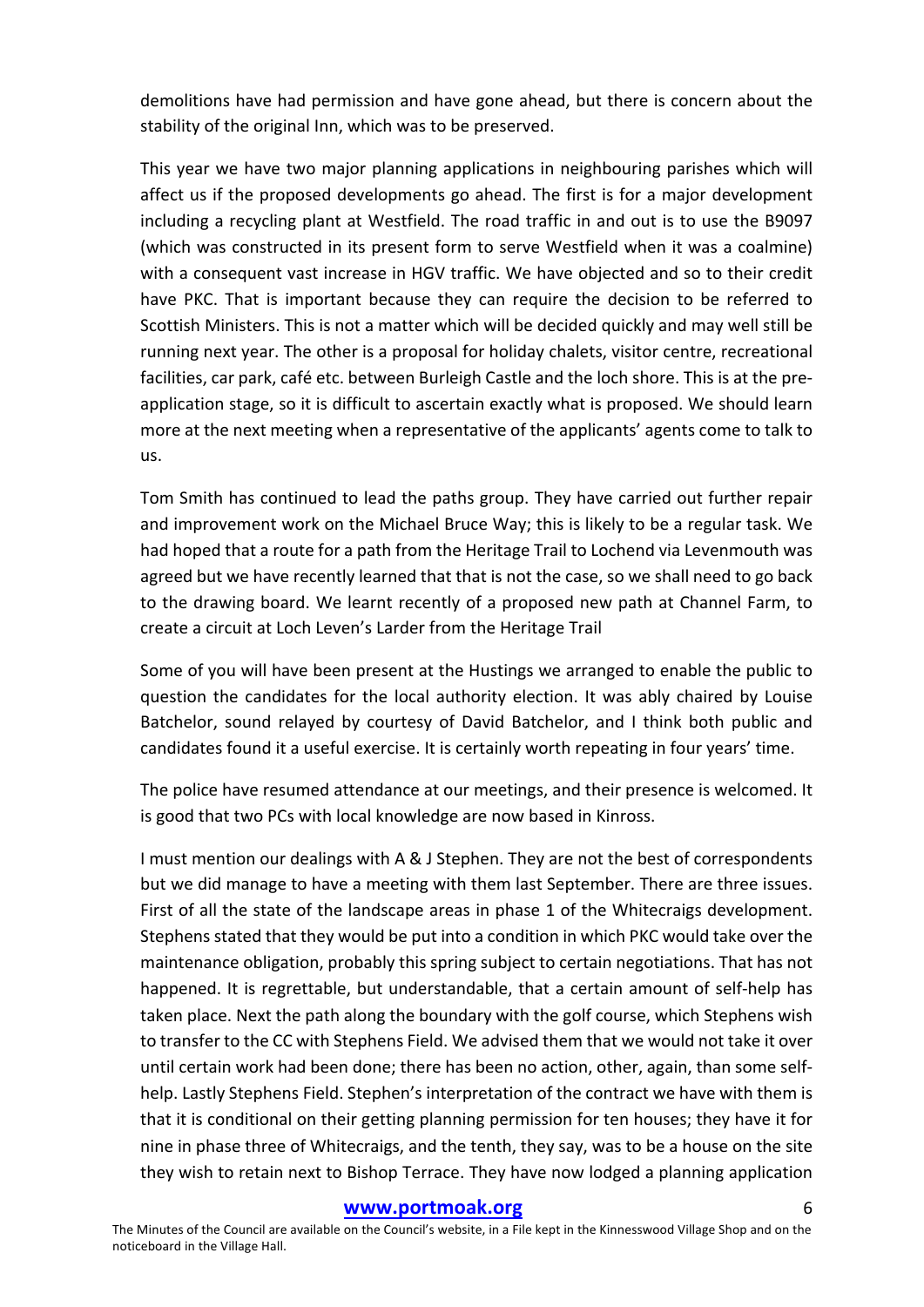for the site. In a ballot of the parish in May 2015 a considerable majority of the respondents voted that the CC should support such an application. If the application is granted we can anticipate, nine years on, taking over Stephens Field.

As you may know, there are now four superfast broadband cabinets in the parish with another on its way in Wester Balgedie. It would be useful to have reports as to how well it operates. I am told, for example that in my neighbourhood signing up for superfast broadband produces limited improvement; we are too far from a cabinet. Other initiatives are taking place elsewhere in the county which may be able to help us.

It is perhaps appropriate that the last thing I have to report concerns the cemetery. There is only one available lair left and PKC have been looking at how to make more provision available in the parish. They have identified a site next to the graveyard, which is ideal, apart from the access. Negotiations are in progress. Other parishes are almost as critically short of space as we are.

I would like to thank my fellow councillors for their support through the year and the considerable amount of work they undertake for the benefit of the parish. I do not think any of the others will take offence if I single out Robin Cairncross for special mention. As secretary, the burden of coordination, preparation of meetings, minutes and all the other admin falls on him. It would be true to say that without his efforts we would not be the council we are.

Malcolm Strang Steel

**9.** Treasurer's Annual Report. The Treasurer reported that at the year-end there was: £199.07 in the General Account; and £739.71 in the Michael Bruce Way Account giving a total of £938.78.

#### **10. Approval of Annual Accounts**

The accounts for the year to 31 March 2017 had been subject to independent examination and as such submitted for approval by the Community Council prior to their submission to Perth & Kinross Council. The accounts were duly approved by the CC and the Treasurer instructed to submit them to Perth and Kinross Council and to obtain the funding grant for the year to March 2018.

The full Income and Expenditure of the CC's accounts can be found on the CC website.

#### **11. Office Bearers for 2016-17**

The following office bearers were appointed for the year  $2016-17$ :

Chairman: CCllr M Strang Steel

Proposed by CCllr S Forde and Seconded by CCllr T Smith.

Secretary: CCllr R Cairncross

*Proposed by CCllr M Strang Steel and Seconded by CCllr S Forde.*

Treasurer: CCllr B Calderwood

*Proposed by CCllr M Strang Steel and Seconded by CCllr T Smith*

Deputy Chairman: B Calderwood

*Proposed by CCllr M Strang Steel and Seconded by CCllr D Morris*